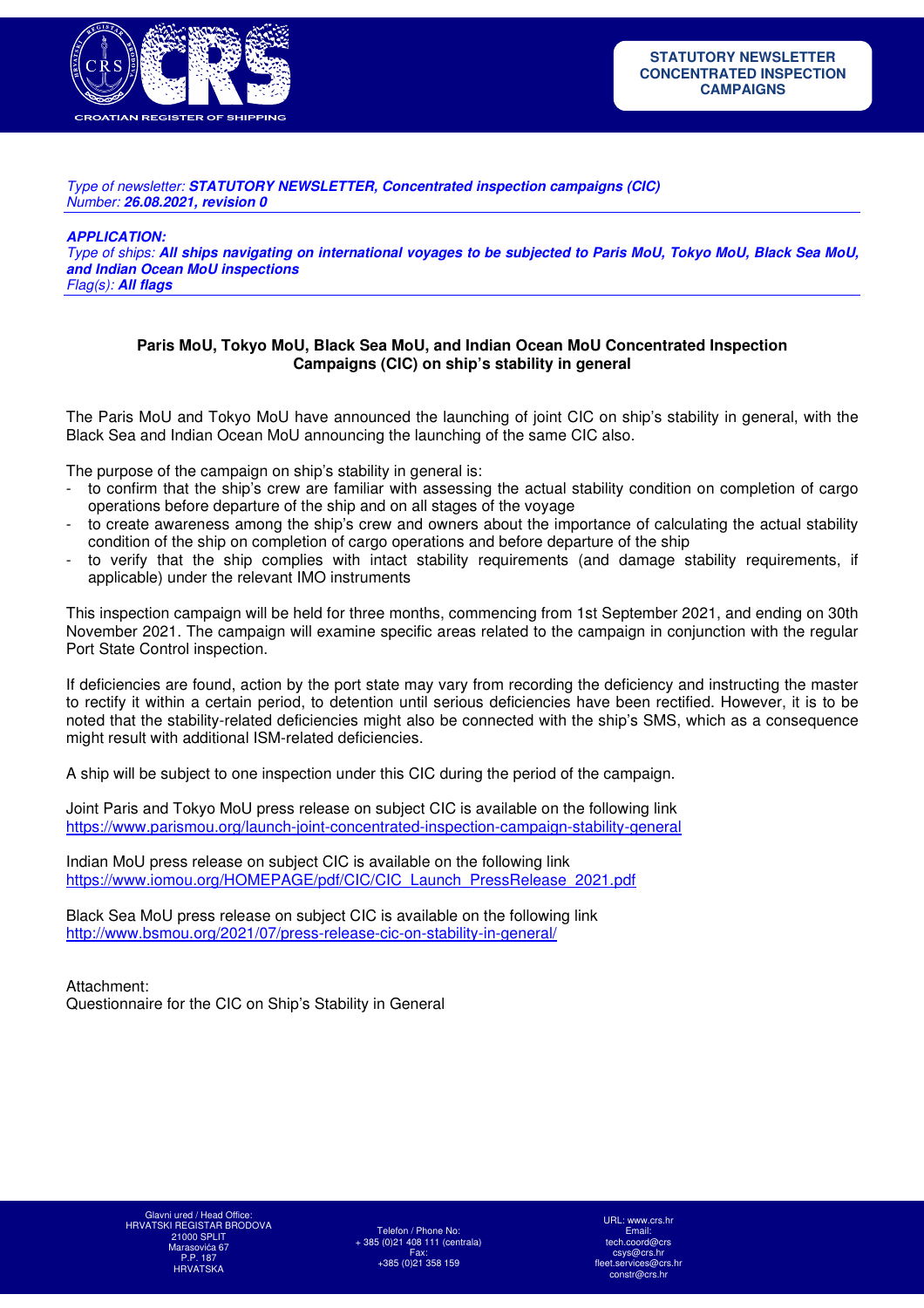





23 July 2021

# **LAUNCH OF JOINT CONCENTRATED INSPECTION CAMPAIGN ON**

## **STABILITY IN GENERAL**

**The Member Authorities of the Tokyo and the Paris Memoranda of Understanding (MoU) on Port State Control will launch a joint Concentrated Inspection Campaign (CIC) on Stability (in general).**

The purpose of the campaign on ship's stability in general is:

- to confirm that the ship's crew are familiar with assessing the actual stability condition on completion of cargo operations before departure of the ship and on all stages of the voyage;
- to create awareness among the ship's crew and owners about the importance of calculating the actual stability condition of the ship on completion of cargo operations and before departure of the ship;
- to verify that the ship complies with intact stability requirements (and damage stability requirements, if applicable) under the relevant IMO instruments.

This inspection campaign will be held for three months, commencing from 1 September 2021 and ending 30 November 2021. The campaign will examine specific areas related to the campaign in conjunction with the regular Port State Control inspection.

A ship will be subject to only one inspection under this CIC during the period of the campaign.

Port State Control Officers (PSCOs) will use a pre-defined questionnaire to assess that information and equipment provided onboard complies with the relevant conventions, that the master and officers are familiar with operations relating to stability (in general) and that equipment is properly maintained and functioning.

If deficiencies are found, actions by the port State may vary from recording a deficiency and instructing the master to rectify it within a certain period of time to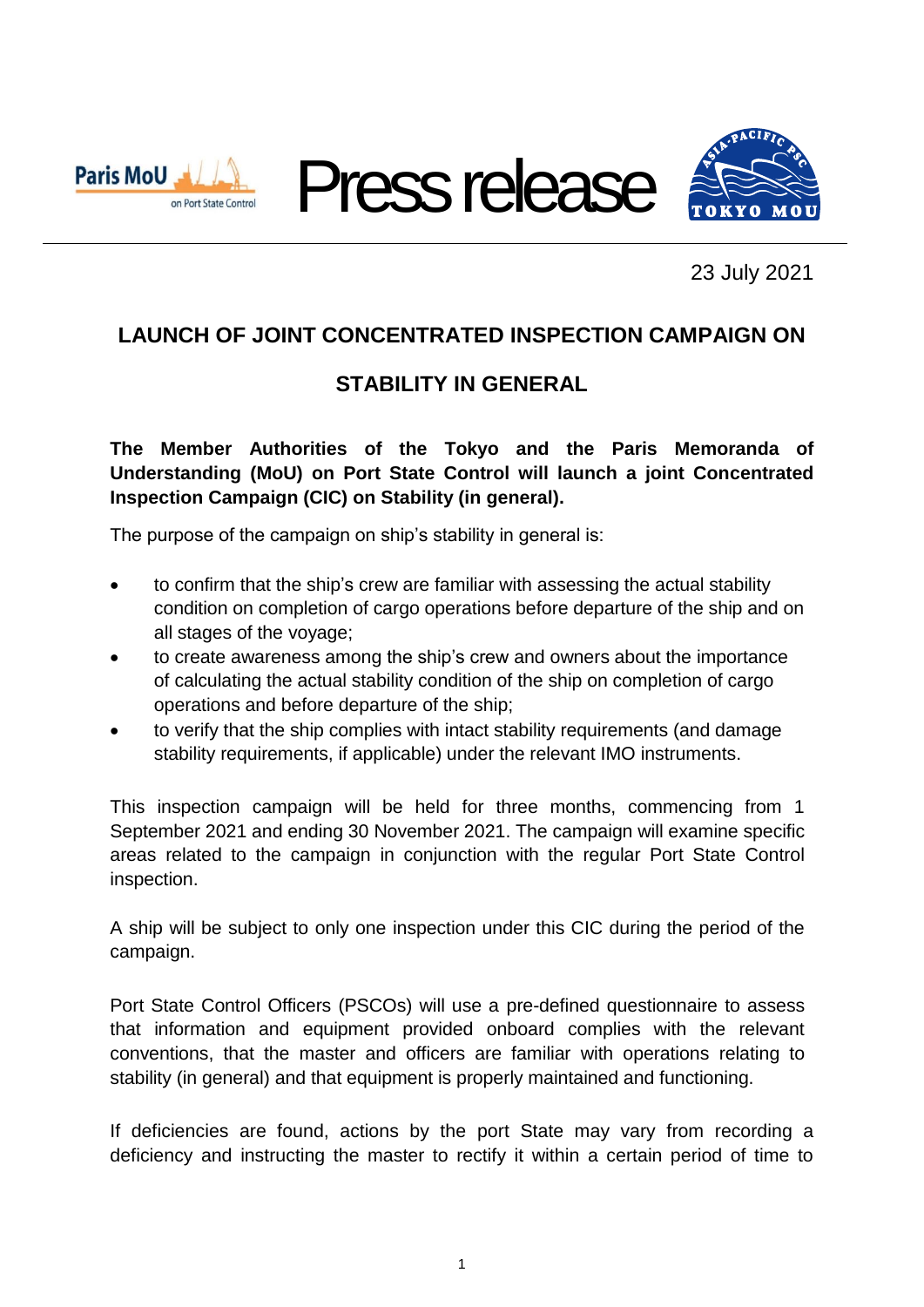detaining the ship until the serious deficiencies have been rectified. In the case of detention, publication in the monthly detention lists of the Tokyo and Paris MoU websites will take place.

It is expected that the Tokyo and Paris MoUs will carry out approximately 10,000 inspections during the CIC, but this is subject to any developments during the current COVID-19 pandemic. All inspections carried out will be subject to ongoing health and safety requirements in individual port States.

The results of the campaign will be analysed and findings will be presented to the governing bodies of both MoUs for submission to the IMO.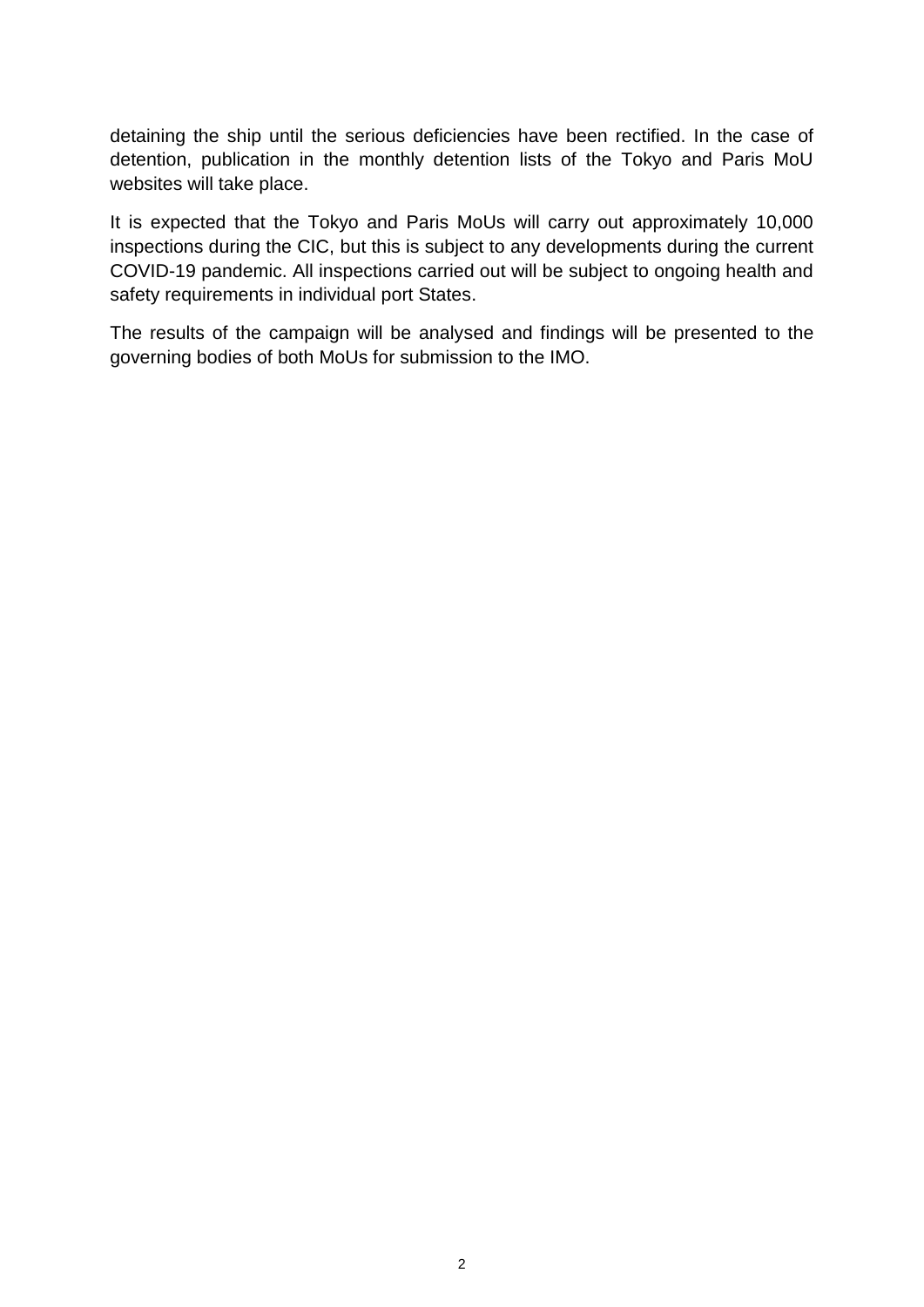| <b>Paris MOU</b>                 | <b>Tokyo MOU</b>                  |
|----------------------------------|-----------------------------------|
| Mr. Luc Smulders                 | Mr. KUBOTA Hideo                  |
| Secretary-General                | Secretary, Tokyo MOU Secretariat  |
| Paris MoU on Port State Control  | Ascend Shimbashi 8F               |
| PO Box 16191                     | 6-19-19, Shimbashi,               |
| 2500 BD The Hague                | Minato-ku, Tokyo                  |
| The Netherlands                  | Japan 105-0004                    |
| Tel: +31-70-4561508              | Tel: +81-3-3433 0621              |
|                                  | Fax: +81-3-3433 0624              |
| E-mail: secretariat@parismou.org | E-mail: secretariat@tokyo-mou.org |
| Web-site: www.parismou.org       | Web-site: www.tokyo-mou.org       |

#### *Notes to editors:*

| <b>Paris MOU</b>                                                                                                                                                                                                                                                                                                                                                                                                                                                                                                                                                                                                                                                                                                                                                                                                                                                                                                                                   | <b>Tokyo MOU</b>                                                                                                                                                                                                                                                                                                                                                                                                                                                                                                                                                                                                                                                                                                                                                                                                                                                                                   |  |  |
|----------------------------------------------------------------------------------------------------------------------------------------------------------------------------------------------------------------------------------------------------------------------------------------------------------------------------------------------------------------------------------------------------------------------------------------------------------------------------------------------------------------------------------------------------------------------------------------------------------------------------------------------------------------------------------------------------------------------------------------------------------------------------------------------------------------------------------------------------------------------------------------------------------------------------------------------------|----------------------------------------------------------------------------------------------------------------------------------------------------------------------------------------------------------------------------------------------------------------------------------------------------------------------------------------------------------------------------------------------------------------------------------------------------------------------------------------------------------------------------------------------------------------------------------------------------------------------------------------------------------------------------------------------------------------------------------------------------------------------------------------------------------------------------------------------------------------------------------------------------|--|--|
| Regional Port State Control was initiated in 1982<br>when fourteen European countries agreed to<br>coordinate their port State inspection effort<br>under a voluntary agreement known as the Paris<br>Memorandum of Understanding on Port State<br>Control (Paris MOU). Currently 27 countries are<br>member of the Paris MOU. The European<br>Commission, although not a signatory to the<br>Paris MOU, is also a member of the Committee.<br>The Paris MoU is supported by a central<br>database THETIS hosted and operated by the<br>European Maritime Safety Agency in Lisbon.<br>Inspection results are available for search and<br>daily updating by MoU Members. Inspection<br>results can be consulted on the Paris MoU<br>public website and are published on the Equasis<br>public website.<br>The Secretariat of the MoU is provided by the<br>Netherlands Ministry of Infrastructure and Water<br>Management and located in The Hague. | The Memorandum of Understanding on Port<br>State Control in the Asia-Pacific Region, known<br>as the Tokyo MOU, was signed among eighteen<br>maritime Authorities in the region on 1<br>December 1993 and came into operation on 1<br>April 1994. Currently, the Memorandum has 21<br>full members, namely: Australia, Canada, Chile,<br>China, Fiji, Hong Kong (China), Indonesia,<br>Japan, Republic of Korea, Malaysia, the<br>Marshall Islands, New Zealand, Panama, Papua<br>New Guinea, Peru, the Philippines, the Russian<br>Federation, Singapore, Thailand, Vanuatu and<br>Vietnam.<br>The Secretariat of the Memorandum is located<br>in Tokyo, Japan. The PSC database system, the<br>Asia-Pacific Computerized Information System<br>(APCIS), was established. The APCIS centre is<br>located in Moscow, under the auspices of the<br>Ministry of Transport of the Russian Federation. |  |  |

Port State Control is a check on visiting foreign ships to verify their compliance with international rules on safety, pollution prevention and seafarers living and working conditions. It is a means of enforcing compliance in cases where the owner and flag State have failed in their responsibility to implement or ensure compliance. The port State can require deficiencies to be corrected, and detain the ship for this purpose if necessary. It is therefore also a port State's defence against visiting substandard shipping.